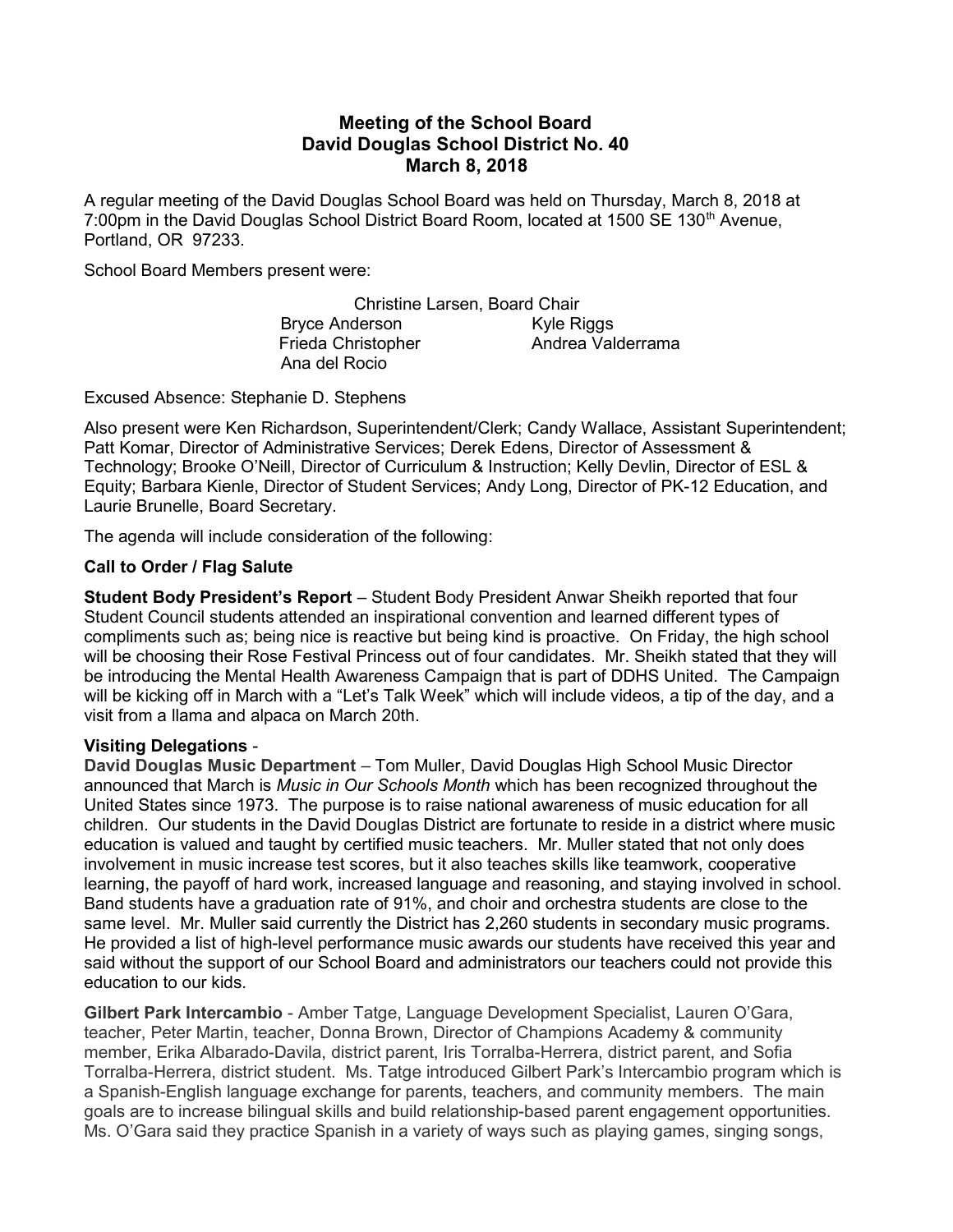Page 2 School Board Minutes March 8, 2018

and having conversations. Gilbert Park student Sofia said she and her mom joined the Intercambio program because her mom wants to learn English. They share about their cultures, organize games, and did a cooking demonstration for Multi-Cultural Night. Ms. Tatge said during the meetings they share resources with families such as the food pantry, giving tree, and getting access to Christmas gifts. Ms. O'Gara stated that the program helps to build a strong community and parents feel more comfortable talking with teachers. Ms. Brown joined the program to connect with the parents of the Academy students, and to work on her Spanish for better communication with them. Some of the components to make this group successful is to spend time investing in relationships, personally inviting people, regular meeting times, and providing the parents a chance to contribute something meaningful.

### Attendee's Input -

Craig Rogers, district resident – Mr. Rogers said he has a great respect for the David Douglas School District. He stated that teachers and staff make a difference in students' lives and he shared a story of attending three different schools where he experienced staff members who made him feel good about himself. Mr. Rogers complimented Mr. Pease, Principal of Floyd Light Middle School for being in the same class of staff who make a difference.

Cherie Anne May, district resident and former employee – Ms. May thanked the District for providing outstanding educational opportunities for students. Her son, Cameron attended elementary, middle, and high school in the David Douglas District. He was cared for in before and after school programs, diagnosed with health issues through vision and hearing screenings, had access to the gifted and talented program, played sports, and was highly involved in the music program. Ms. May said he graduated in 2012 with a 4.0 GPA, and his tenure in this District prepared him well for his life's journey. Ms. May read a Statement of Diversity written by Cameron, summing up what is right in this District. In his closing statement he thanked the District for providing healthcare screenings, childcare, academics, support, love, and most of all, opportunities for all students to find a passion and follow it to their future.

Silke Akerson, district parent – Ms. Akerson stated she is making a direct specific request for the Board to make a plan for recruiting and hiring teachers of color. She feels the Board and the District is capable of creating an interim plan before the end of the school year. Ms. Akerson said this is centrally important for students of this District and will make a tangible impact on their educational experience.

Recognitions – Mr. Richardson extended his thanks to the District's 671 classified employees for Classified Appreciation Week. He said it is a privilege to recognize an amazing group of employees and thanked them for what they do every day and for making a difference. He read the Classified Proclamation.

Graduation Rate Presentation – DDSD Systems Analyst, John May, DDHS Principal, John Bier, Assistant Principals, Linda Vancil, Mark Haner, Joe Talley, and Denise Pierson, Grant Coordinator, Angela Landy, Reengagement Specialist, Jeremiah Branch, and Fir Ridge Principal, Amy Straw.

Mr. May reported that six years ago in order to comply with federal and state requirements we began a new and better process to determine the graduation rate. The new formula is to count the graduates, which is the number of students who earned standard diplomas by August 2017 divided by the adjusted cohort, which is the number of students who were first enrolled in high school in 2013-14. To this number we add the students who transferred in and subtract the students who transferred out. ODE figures out during the month of October who these students are and who is accountable for them. On October 24, 2017 the DDHS graduation rate was 67.1% which always starts with a low number. During a six week period starting in November, the clerical staff at the high school has a chance to make adjustments of student whereabouts through a search of student files.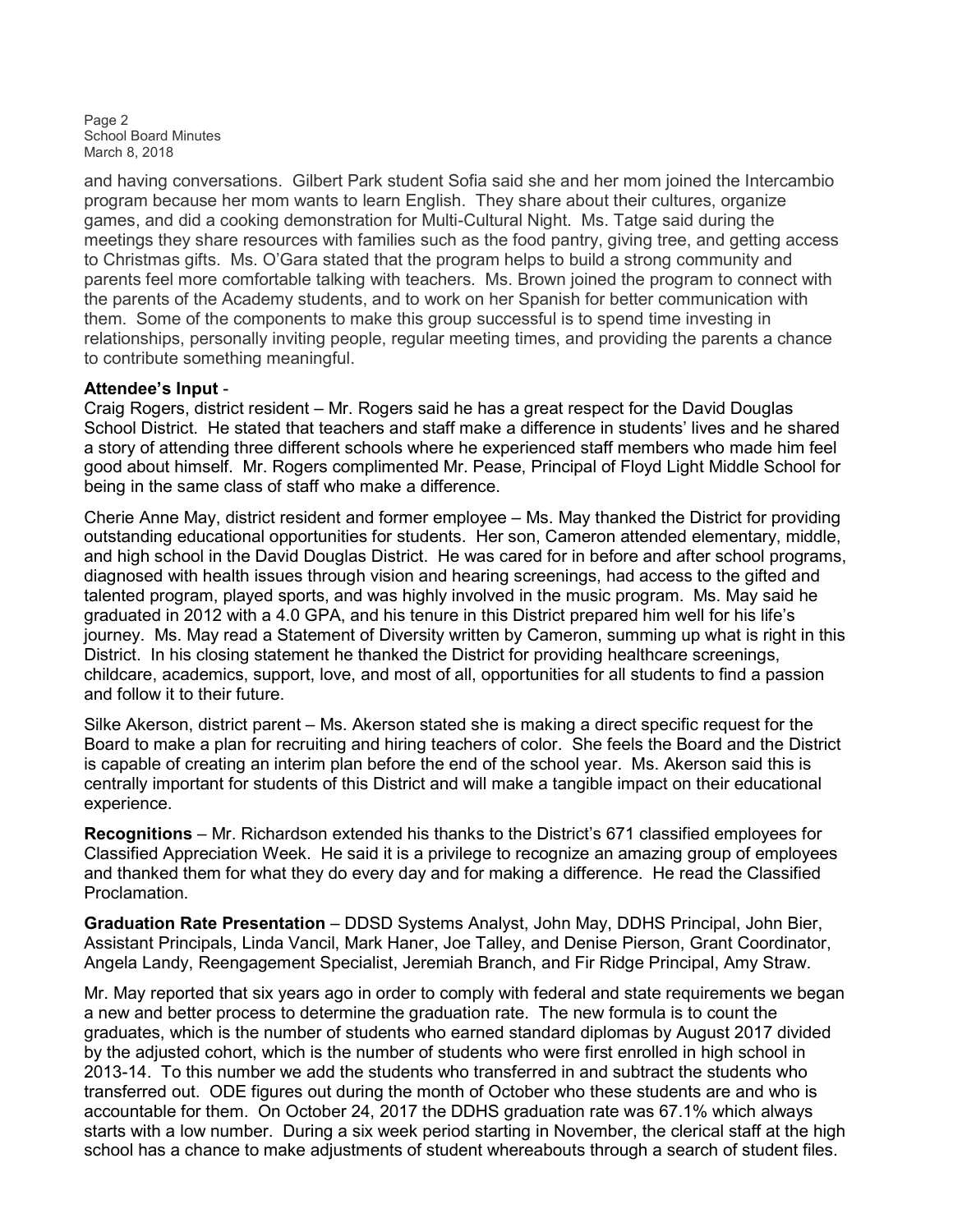Page 3 School Board Minutes March 8, 2018

Once adjustments are made and the state has accounted for everyone, we receive a very large Cohort Media File. Mr. May said the media focuses on one number only, which is the four-year cohort graduation rate. He illustrated some factors of why we may want to look at the five year rates as a more appropriate measure of our success, and he discussed the issues of comparing schools. He said each state sets their own graduation requirements and calculates the rates differently, and school districts are not all organized the same even in the state of Oregon. Mr. May shared data on the non-completers/not continuing students which showed gender, ethnicity, and race gaps mainly within the male Hispanic population but also in the black male and white male groups on a smaller scale. The one factor they have in common is almost all of the students come from challenging economic circumstances. He shared multiple graphs and included information on ELL, special education, pregnant and parenting, talented and gifted, homeless history, mobility, and stability. Mr. May said there were a few technical errors to be cleaned up. We are working on developing tracking systems and being proactive instead of reactive.

Mr. Bier thanked John May for being a tremendous resource and the administrators who were here in support of the high school. He said the graduation rate is a K-12 venture and he appreciates the work the elementary and middle school administrators do to prepare our students before they reach the high school. The last few years we've seen some incremental growth and have worked hard on researching different programs. The high school staff sets a graduation goal every two or three years and has looked at data to help produce prevention and intervention programs.

## DDHS Dropout Prevention Plan

Ms. Vancil shared section 1: Partner with the community to create inclusive, caring, and safe learning environments. She stated that 70% of students who regularly attend supplemental after school programming experience improvement in math scores. Some of the highlights in this section include a partnership with SF2020 (successful families), IRCO, SEI, NAYA, Latino Network, and MFS. She said we also have an on-site Multnomah County Health Center including mental health services, a Scot's Angel program, and a Trio and College Possible program available to students.

Ms. Pierson shared section 2: Partner with families to engage them as stakeholders in the development of students. She highlighted three areas used to capture more students while making sure to find a path that's relevant to each one of them. The College and Trades Fair offers information on public and private universities, community colleges, military, and trade schools. FAFSA Night is held for families to come in and receive assistance in filling out the FAFSA forms. The Half Grad Ceremony is an event held in the fall of a student's junior year celebrating their success for being half way to graduation.

Mr. Talley shared section 3: Partner with students to promote personal and academic growth and responsibility, and to find relevant and engaging pathways to credit. He said in order to graduate, students have to pass or demonstrate essential skills in reading, writing, and math and earn credit. There are many pathways to demonstrate essential skills and the most important one is the state assessment test, which is known as Smarter Balance. If students fail this test they can take other exams such as PSAT, SAT, ACT, and AP exam. Other options are localized work samples, which are embedded in core classes. The options available for students to make up credit include Credit Retrieval, Summer School, Day Academy, and Graduation Alliance online school.

Ms. Straw gave the Board an overview of Fir Ridge Campus. She said they max out at 200-225 students, have 16 teachers, a librarian, 1½ counselors, an attendance specialist, and classified staff that help out with students. The great thing about partnering with the high school is students are able to participate in all the activities such as, CTE classes, choir, foreign language, and PSAT exams. Ms. Straw said Fir Ridge provides an educational experience that values and respects response to student's individual needs. They offer all core classes, multiple electives, summer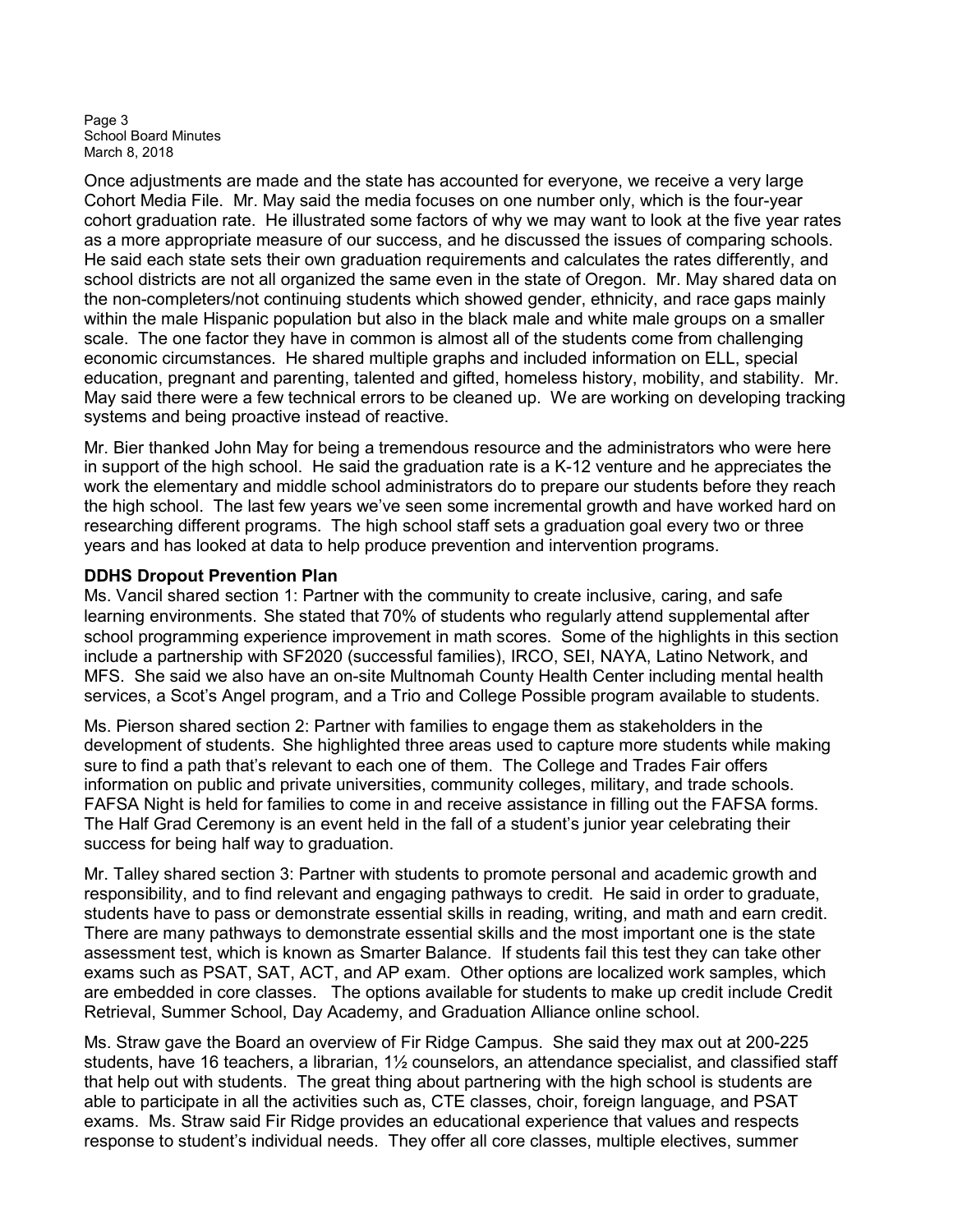Page 4 School Board Minutes March 8, 2018

school, and credit retrieval. The average class size is 5 students and they max out at 25. Ms. Straw said every student is known by name.

Mr. Branch shared section 4: Partner with educators to continuously shape and improve classroom and program practices to fit students' needs, resulting in graduates with skills that extend beyond high school. Mr. Branch stated that sometimes there's an incompatibility between the needs of a student and the needs of the state and we are constantly trying to negotiate these two things. He said we have tried to add real time implementable structures to help students regardless of their current level. He highlighted the New Teacher Mentor component and stated that it is hard to hang on to teachers because it's a demanding profession and involves a great deal of personal sacrifice. Students are looking to teachers for guidance and sometimes teachers feel like they do not fulfill the needs of their students. The mentor program helps teachers learn perspective. The District Data teams help us to understand who are our at risk students in middle school. Mr. Branch said 8th graders who attend less than 80% of the time and failed either Math or English are 75% likely to drop out of high school. We are trying to connect the mentality of middle school students so they can envision themselves as successful high school students.

Mr. Haner reported on the Link Crew program, which is made up of juniors and seniors. These students go through a three-day training to learn personal, speaking and communication skills, how to build relationships with freshmen, and how to be successful in school. The freshman attendance rate has gone up this year due to the building of these relationships through this program. Mr. Haner said the RISE program's purpose is to engage in the power of immigrant and refugees through culturally responsive after school programs. RISE provides academic support, social support, and career opportunities. Mr. Haner reported on a new program where our Student Engagement Specialist will track students and help them get over the finish line to graduation. The high school has hired three new attendance specialists who will have time to dig deeper into students who are chronically absent, talk with families, and call students who have withdrawn to keep track of where they are going.

Ms. Landy reported on the Portland Community Parks Community Garden Project. Our CTE students will design, build, plant, grow, and use the food in the garden. The leftover food will be used in the food bank. Community members have an opportunity to buy a plot or receive a scholarship to grow their own food. Ms. Landy stated she is working on the 21st Century Grant renewal effort and looking at afterschool programs we can enhance and create to get more involvement with our students, including 7th and 8th graders. For the 8th grade forecasting process, counselors meet with every student and extend invitations to their families to be included. Ms. Landy said they are creating an advisory to give each student an adult to connect with and be a support and resource for them.

Ms. Vancil said one of the new things for next year is PSU will be holding a Student Teacher Cohort at the high school. This is really exciting for us as we look at new teacher recruitment and diversifying our teaching staff. Ms. Vancil thanked Ms. Christopher for attending the Business Partnership Breakfast highlighting our CTE students.

Mr. Bier said he is surrounded by hardworking, wonderful people and feels very fortunate to work with them on a daily basis. We have some terrific programs and we have always strove to get better. Our graduation rate has dropped but we have not let up. He is excited about the Re-Engagement Specialist and said this is an opportunity to pull systems together to make sure less kids fall through the cracks. Every kid counts and we have to have a place for every kid and give them an opportunity to be successful. Mr. Bier said we will continue to work hard so all of our students have a chance to graduate.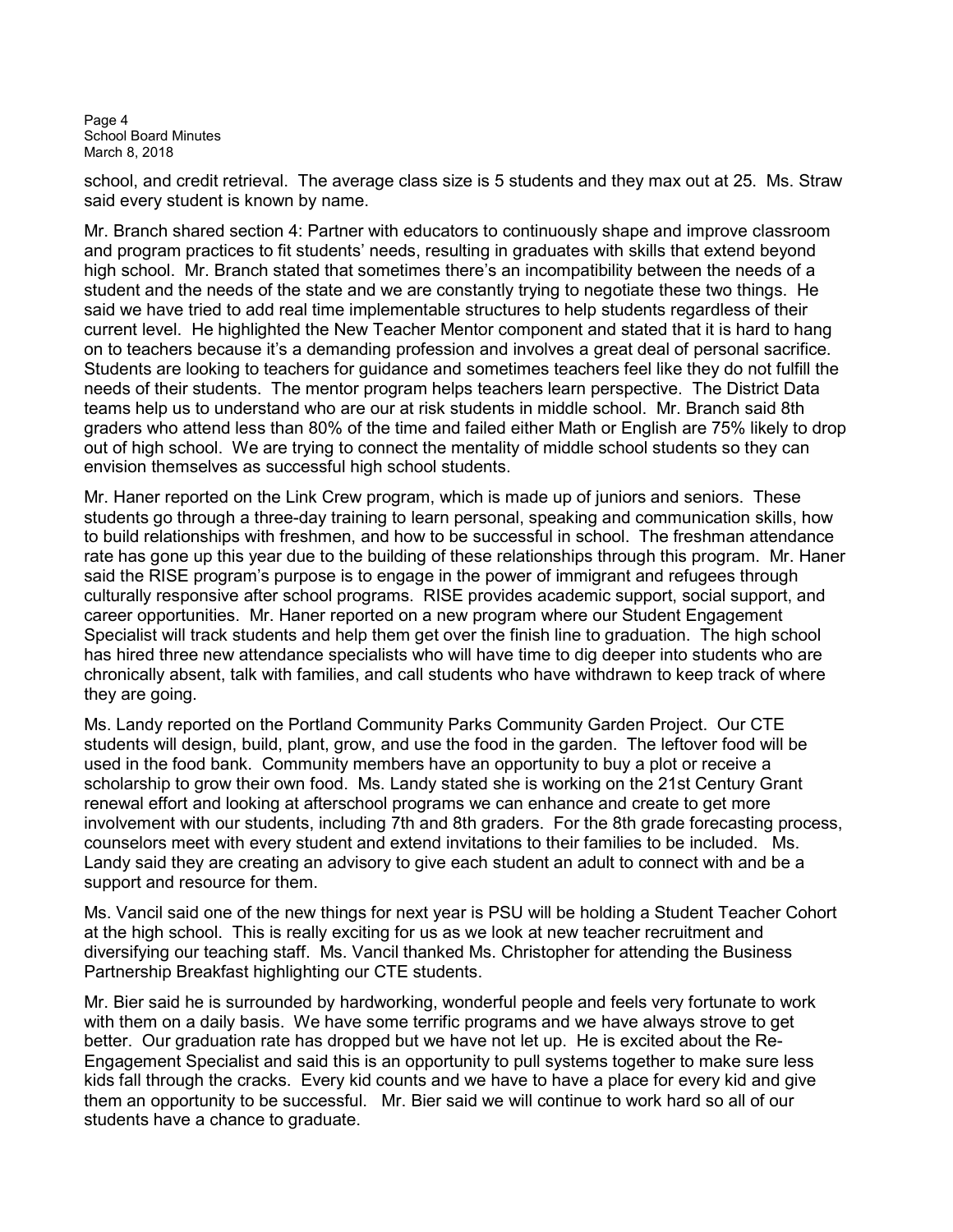Page 5 School Board Minutes March 8, 2018

**Financial Report** – Ms. Komar reported that we are trending up in the General Fund and the report includes the data on why we are up. She stated we have more teacher experience and statewide poverty calculations are down. İ

Consent Agenda – Ms. del Rocio requested to pull the Appointments of the Budget Committee Positions from the consent agenda to have a discussion around the thoughts that went into it. Mr. Riggs made a motion to approve the remaining items on the consent agenda, seconded by Mr. Anderson. The motion carried a vote of 6-0

- Approval of February Board Meeting Minutes
- Personnel Recommendations
- Appointment of Budget Committee Position 4 Dennis Secrest
- Appointment of Budget Committee Position 5 Edith Duku
- Appointment of Budget Committee Position 6 Adriana Govea
- Superintendent Contract Renewal
- Approval of Construction Contract
- Approval of Agreement with City of Portland/Parks for Community Garden at David Douglas High School
- Contract Approvals 2018
- Approval of Insurance Renewal
- Approval to Auction Buses

Mr. Riggs moved approval of the Appointment of Budget Committee Positions, seconded by Mr. Anderson. Ms. del Rocio stated she would like to hear the thoughts that went behind the appointment. Mr. Riggs stated he chose Ms. Duku for her participation in Site Council and the understanding of the interworks of the building. Mr. Anderson stated he chose Mr. Secrest for his involvement and desire to run for a Board seat and his management skills. Ms. Valderrama stated she chose Ms. Govea for the work she has done in the community, classroom, and district wide. The motion carried in a vote of 6-0.

Approval of Secondary English Language Development Curriculum – Ms. Devlin reported on the adoption process of Secondary English Development Curriculum. She said in this year's approved budget we have funding to adopt new curriculum at the secondary level. A team of secondary teachers attended the ELD curriculum review. They contacted other districts who were early adopters and asked for their opinions and feedback on how the curriculum was making an impact on student achievement and student learning. They held an adoption meeting to review ELD standards, talked about 6-12 ELD program objectives, and had a publisher come in to give an overview and presentation on their curriculum. The Committee recommends National Geographic Cengage Learning: INSIDE for the middle school level and EDGE for the high school level. Mr. Riggs moved approval of Secondary English Language Development Curriculum, seconded by Mr. Anderson. The motion carried in a vote of 6-0. Ĩ.

#### Committee Reports

- $\bullet$  Bond Committee The final report was given at the February meeting.
- Equity Committee –The Equity Committee meeting has been rescheduled for March 22nd.

Second Reading: Board Policy – Ms. Christopher moved approval of the following board policy, seconded by Mr. Anderson. The motion carried in a vote of 6-0.

- AC Nondiscrimination
- GBEB Communicable Diseases Staff
- GCA License Requirements
- IGBA Students with Disabilities Child Identification Procedures
- IGBAH Special Education Evaluation Procedures
- IGBBC Talented and Gifted Programs and Services
- IGBC Title 1A/Parent and Family Involvement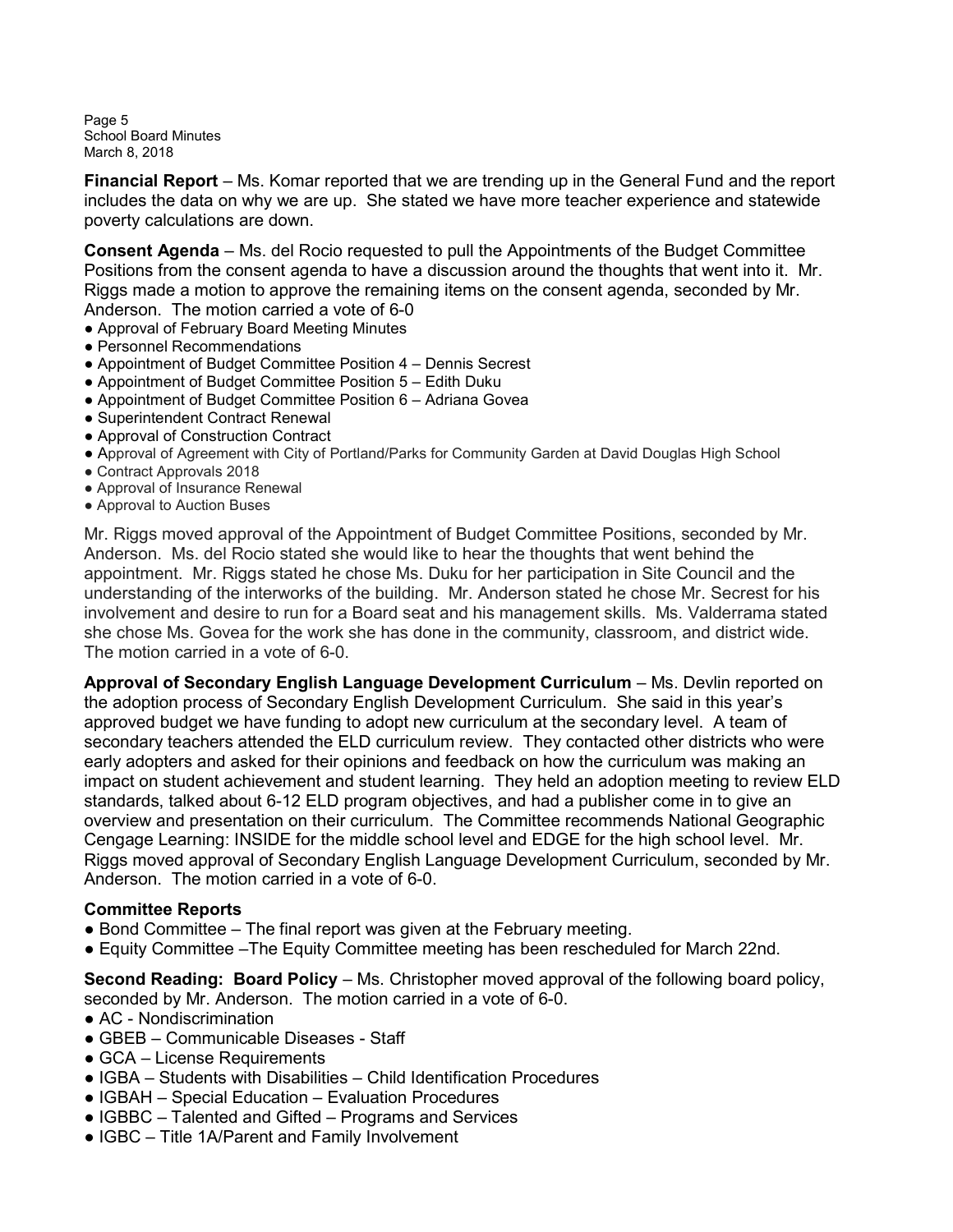Page 6 School Board Minutes March 8, 2018

- IICC Volunteers
- JGAB Use of Restraint and Seclusion
- JHCC Communicable Diseases Students
- JHF Student Safety
- JOA Directory Information
- KBA Public Records
- KL Public Complaints

Board Policy – Discussion of Requested Revisions From First Reading – Mr. Richardson said these will be brought forward to the April meeting as an action item.

- AC-AR Discrimination Complaint Procedure (administrative regulations)
- BDDH Public Participation in Board Meetings
- CCG Licensed Evaluation Administrators
- EBBB Injury/Illness Reports
- GCN/GDN Evaluation of Staff
- IGBAJ Special Education Free Appropriate Public Education (FAPE)
- JECA Admission of Resident Students
- KL-AR (1) Public Complaint Procedure (administrative regulations)
- KL-AR (2) Appeal to the Deputy Superintendent of Public Instruction (administrative regulations)
- KN-AR (1) Relations with Law Enforcement Agencies (administrative regulations)

## Other Business / Future Agenda Items –

Ms. Larsen requested topics the Board would like to discuss at the March 22nd board meeting. Ms. Christopher requested a presentation from Mt Hood Community College on their Two-Plus-Two program and the high school's AP courses being offered to students. Ms. del Rocio stated a presentation from Latino Network on best practices would be relevant given the graduation data that was received by the high school.

Ms. del Rocio requested a dress code update. Mr. Richardson said we are in the process of looking at our District dress code, taking the feedback from public and administrator testimony, looking at climate survey results, and looking at a number of policies across the area. We have drafted up a policy that reflects what we have heard. The next steps is to finalize, share with administrators to make sure we are not missing anything, then share with the community.

Ms. Larsen gave a reminder of the All Hands Raised Fund Raiser Event on March 14th. The confirmed Board Attendees are Ms. Larsen, Ms. del Rocio, and Ms. Valderrama.

Mr. Riggs requested a future agenda item to be a discussion of how we look at health curriculum. He feels we should look at the way we teach health especially for our community. There is a wide range of health topics to discuss, and he would like the District to aspire to have a health reputation like our music reputation.

Mr. Anderson requested a future agenda item to be a discussion on the District's equity hiring plan. Mr. Richardson said at this time we have a draft but not a formalized plan. The goal is to have a plan by this hiring season.

Mr. Riggs suggested a possible alternative to our second board meeting of the month. Board members could meet and talk out of session with community members who would be able to choose their own topics to discuss. The Board would form small groups of 2-3 members, and would alternate between each other to give the community a variety of groups to choose from.

Mr. Anderson suggested discussing community member's concerns in an open session.